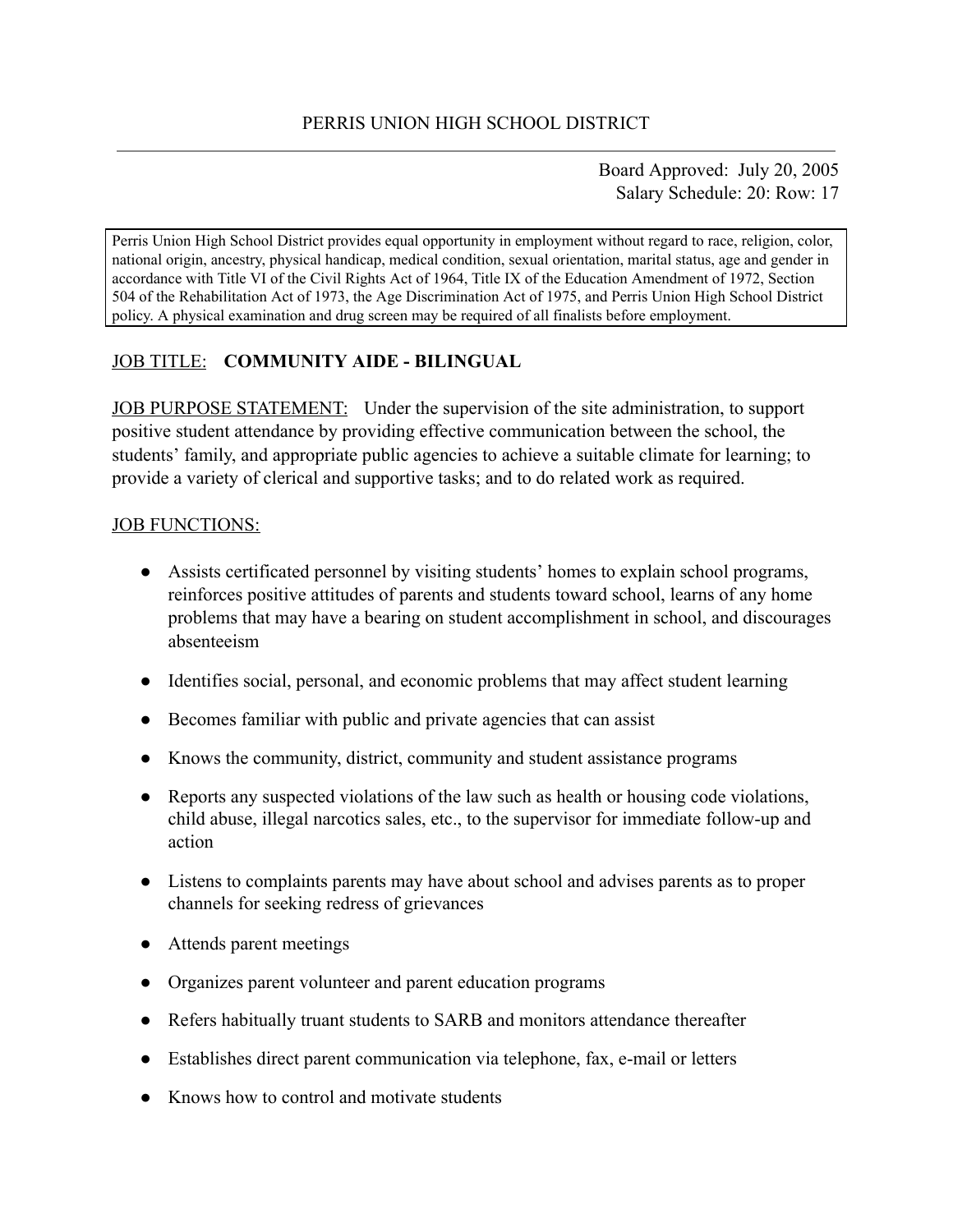# JOB TITLE: **COMMUNITY AIDE - BILINGUAL** Page 2

### JOB FUNCTIONS – continued

- Takes responsibility for supervising students
- Escorts students to and from school
- Assists in recruiting and registering students in school activities
- Uses correct grammar, punctuation and spelling
- Possesses excellent listening and organizational skills
- Demonstrates patience, warmth and a liking for people
- Understands and carries out oral and written instructions
- Possesses clerical, computer, and data management skills
- Performs other related duties as assigned or needed

#### PHYSICAL ABILITIES:

- Visual ability to read handwritten/typed documents and the display screen of various office equipment and machines
- Able to hear normal range verbal conversation (approximately 60 decibels)
- Able to sit, stand, stoop, kneel, squat, bend, lift (10 pounds), carry (10 pounds), push/pull (10 pounds), climb, and walk
- Able to exhibit a full range of motion for shoulder, elbow, back, hip, and knee
- Able to demonstrate manual dexterity necessary to operate a computer and other office equipment in a safe and efficient manner